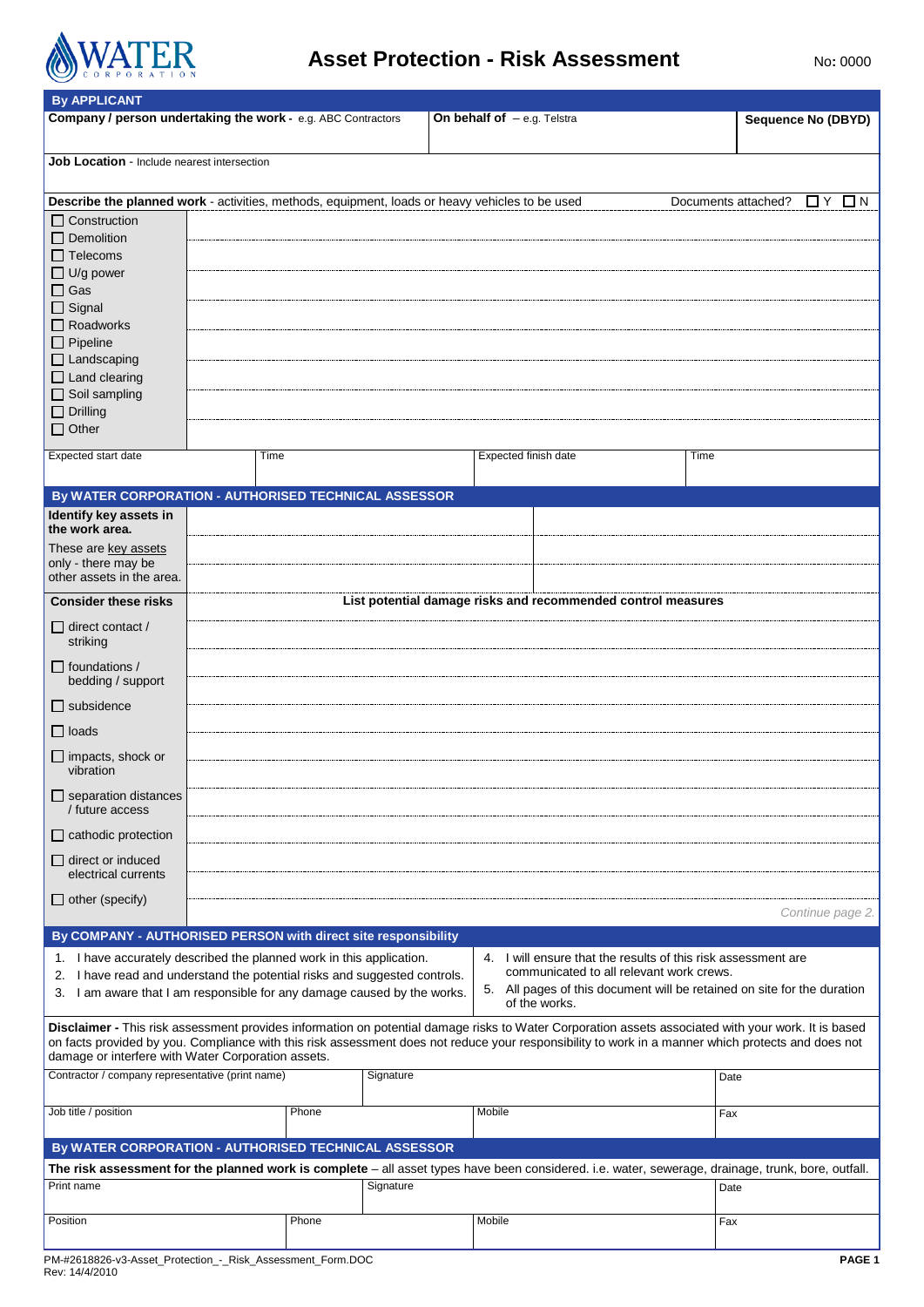

| Potential damage risks and recommended control measures (continued) |                                                                                                                                                                                                                                                                                                                                                                                                                                                                                                                                                                                                                                                                                                                                                                                                                                                                                                                                                                                                                                                                                                                                                                                                                                                                                                                                                                                                                                                                                                                                                                                                                                                                                                                                                                                                                      |                                                                                                                                                                                                                                                                                                                                                                                                                                                                                                                                                                                                                                                                                                                                                                                                                                                                                                                                                                                                                                                                                                                                                                                                                                                                                 |  |  |
|---------------------------------------------------------------------|----------------------------------------------------------------------------------------------------------------------------------------------------------------------------------------------------------------------------------------------------------------------------------------------------------------------------------------------------------------------------------------------------------------------------------------------------------------------------------------------------------------------------------------------------------------------------------------------------------------------------------------------------------------------------------------------------------------------------------------------------------------------------------------------------------------------------------------------------------------------------------------------------------------------------------------------------------------------------------------------------------------------------------------------------------------------------------------------------------------------------------------------------------------------------------------------------------------------------------------------------------------------------------------------------------------------------------------------------------------------------------------------------------------------------------------------------------------------------------------------------------------------------------------------------------------------------------------------------------------------------------------------------------------------------------------------------------------------------------------------------------------------------------------------------------------------|---------------------------------------------------------------------------------------------------------------------------------------------------------------------------------------------------------------------------------------------------------------------------------------------------------------------------------------------------------------------------------------------------------------------------------------------------------------------------------------------------------------------------------------------------------------------------------------------------------------------------------------------------------------------------------------------------------------------------------------------------------------------------------------------------------------------------------------------------------------------------------------------------------------------------------------------------------------------------------------------------------------------------------------------------------------------------------------------------------------------------------------------------------------------------------------------------------------------------------------------------------------------------------|--|--|
|                                                                     |                                                                                                                                                                                                                                                                                                                                                                                                                                                                                                                                                                                                                                                                                                                                                                                                                                                                                                                                                                                                                                                                                                                                                                                                                                                                                                                                                                                                                                                                                                                                                                                                                                                                                                                                                                                                                      |                                                                                                                                                                                                                                                                                                                                                                                                                                                                                                                                                                                                                                                                                                                                                                                                                                                                                                                                                                                                                                                                                                                                                                                                                                                                                 |  |  |
|                                                                     |                                                                                                                                                                                                                                                                                                                                                                                                                                                                                                                                                                                                                                                                                                                                                                                                                                                                                                                                                                                                                                                                                                                                                                                                                                                                                                                                                                                                                                                                                                                                                                                                                                                                                                                                                                                                                      |                                                                                                                                                                                                                                                                                                                                                                                                                                                                                                                                                                                                                                                                                                                                                                                                                                                                                                                                                                                                                                                                                                                                                                                                                                                                                 |  |  |
|                                                                     |                                                                                                                                                                                                                                                                                                                                                                                                                                                                                                                                                                                                                                                                                                                                                                                                                                                                                                                                                                                                                                                                                                                                                                                                                                                                                                                                                                                                                                                                                                                                                                                                                                                                                                                                                                                                                      |                                                                                                                                                                                                                                                                                                                                                                                                                                                                                                                                                                                                                                                                                                                                                                                                                                                                                                                                                                                                                                                                                                                                                                                                                                                                                 |  |  |
|                                                                     |                                                                                                                                                                                                                                                                                                                                                                                                                                                                                                                                                                                                                                                                                                                                                                                                                                                                                                                                                                                                                                                                                                                                                                                                                                                                                                                                                                                                                                                                                                                                                                                                                                                                                                                                                                                                                      |                                                                                                                                                                                                                                                                                                                                                                                                                                                                                                                                                                                                                                                                                                                                                                                                                                                                                                                                                                                                                                                                                                                                                                                                                                                                                 |  |  |
|                                                                     |                                                                                                                                                                                                                                                                                                                                                                                                                                                                                                                                                                                                                                                                                                                                                                                                                                                                                                                                                                                                                                                                                                                                                                                                                                                                                                                                                                                                                                                                                                                                                                                                                                                                                                                                                                                                                      |                                                                                                                                                                                                                                                                                                                                                                                                                                                                                                                                                                                                                                                                                                                                                                                                                                                                                                                                                                                                                                                                                                                                                                                                                                                                                 |  |  |
|                                                                     |                                                                                                                                                                                                                                                                                                                                                                                                                                                                                                                                                                                                                                                                                                                                                                                                                                                                                                                                                                                                                                                                                                                                                                                                                                                                                                                                                                                                                                                                                                                                                                                                                                                                                                                                                                                                                      |                                                                                                                                                                                                                                                                                                                                                                                                                                                                                                                                                                                                                                                                                                                                                                                                                                                                                                                                                                                                                                                                                                                                                                                                                                                                                 |  |  |
|                                                                     |                                                                                                                                                                                                                                                                                                                                                                                                                                                                                                                                                                                                                                                                                                                                                                                                                                                                                                                                                                                                                                                                                                                                                                                                                                                                                                                                                                                                                                                                                                                                                                                                                                                                                                                                                                                                                      |                                                                                                                                                                                                                                                                                                                                                                                                                                                                                                                                                                                                                                                                                                                                                                                                                                                                                                                                                                                                                                                                                                                                                                                                                                                                                 |  |  |
|                                                                     |                                                                                                                                                                                                                                                                                                                                                                                                                                                                                                                                                                                                                                                                                                                                                                                                                                                                                                                                                                                                                                                                                                                                                                                                                                                                                                                                                                                                                                                                                                                                                                                                                                                                                                                                                                                                                      |                                                                                                                                                                                                                                                                                                                                                                                                                                                                                                                                                                                                                                                                                                                                                                                                                                                                                                                                                                                                                                                                                                                                                                                                                                                                                 |  |  |
|                                                                     |                                                                                                                                                                                                                                                                                                                                                                                                                                                                                                                                                                                                                                                                                                                                                                                                                                                                                                                                                                                                                                                                                                                                                                                                                                                                                                                                                                                                                                                                                                                                                                                                                                                                                                                                                                                                                      |                                                                                                                                                                                                                                                                                                                                                                                                                                                                                                                                                                                                                                                                                                                                                                                                                                                                                                                                                                                                                                                                                                                                                                                                                                                                                 |  |  |
|                                                                     |                                                                                                                                                                                                                                                                                                                                                                                                                                                                                                                                                                                                                                                                                                                                                                                                                                                                                                                                                                                                                                                                                                                                                                                                                                                                                                                                                                                                                                                                                                                                                                                                                                                                                                                                                                                                                      |                                                                                                                                                                                                                                                                                                                                                                                                                                                                                                                                                                                                                                                                                                                                                                                                                                                                                                                                                                                                                                                                                                                                                                                                                                                                                 |  |  |
|                                                                     |                                                                                                                                                                                                                                                                                                                                                                                                                                                                                                                                                                                                                                                                                                                                                                                                                                                                                                                                                                                                                                                                                                                                                                                                                                                                                                                                                                                                                                                                                                                                                                                                                                                                                                                                                                                                                      |                                                                                                                                                                                                                                                                                                                                                                                                                                                                                                                                                                                                                                                                                                                                                                                                                                                                                                                                                                                                                                                                                                                                                                                                                                                                                 |  |  |
|                                                                     |                                                                                                                                                                                                                                                                                                                                                                                                                                                                                                                                                                                                                                                                                                                                                                                                                                                                                                                                                                                                                                                                                                                                                                                                                                                                                                                                                                                                                                                                                                                                                                                                                                                                                                                                                                                                                      |                                                                                                                                                                                                                                                                                                                                                                                                                                                                                                                                                                                                                                                                                                                                                                                                                                                                                                                                                                                                                                                                                                                                                                                                                                                                                 |  |  |
|                                                                     |                                                                                                                                                                                                                                                                                                                                                                                                                                                                                                                                                                                                                                                                                                                                                                                                                                                                                                                                                                                                                                                                                                                                                                                                                                                                                                                                                                                                                                                                                                                                                                                                                                                                                                                                                                                                                      | Attach pages if required.                                                                                                                                                                                                                                                                                                                                                                                                                                                                                                                                                                                                                                                                                                                                                                                                                                                                                                                                                                                                                                                                                                                                                                                                                                                       |  |  |
| 1.<br>2.<br>3.<br>4.<br>5.                                          | <b>IMPORTANT INFORMATION</b><br>Damaging pipelines can be expensive and highly disruptive to<br>the community. Parties working near Water Corporation assets<br>must take all necessary steps to prevent damage and are<br>responsible for any damage arising from their actions.<br>Damage to pipelines can be caused by factors such as: direct<br>contact and striking, disturbing pipe foundations or support, soil<br>subsidence, applying excessive loads, impacts, shock or vibration,<br>insufficient separation distances, damaging cathodic protection<br>systems, or by other means.<br>Some work-related activities may damage pipelines even<br>though they are conducted some distance away. Examples are<br>heavy vehicles crossing pipelines (other than on public roads), poor<br>selection of laydown / storage areas, installation of soil anchors,<br>piledriving and blasting.<br>This risk assessment must be communicated to all relevant work<br>crews and must be retained on-site for the duration of the works.<br>This document is valid for 30 days from the date of authorisation<br>unless otherwise stated. Should the planned work be delayed or<br>change significantly an extension must be requested or a new risk<br>assessment undertaken with the Water Corporation.<br>The location and positive visual identification by potholing of<br>all buried assets likely to be affected by the works is the<br>responsibility of the party conducting the works. Other asset owners<br>with buried facilities in the vicinity must also be contacted for their<br>requirements.<br><b>Potential hazards</b> associated with Water Corporation assets<br>include, but are not limited to:<br>Large forces associated with the release of water or<br>wastewater under high pressure | Exposure to toxic gases in the wastewater system<br>Exposure to hazardous waste discharged by various industries<br>to the wastewater system<br>Ignition of combustible gases in the wastewater system<br>Fall hazards associated with accessing manholes or high<br>structures<br>Electric shock hazards arising from electrical infrastructure in<br>the vicinity of pipelines, electrical faults or lightning<br>Secondary hazards arising from damage or disruption to other<br>structures or services due to damaged pipelines<br>Unauthorised opening of, or access to, Water Corporation<br>8.<br>sewers and other assets is prohibited.<br>9. Parties are responsible for all OSH and public safety<br>requirements associated with their works. All works must be<br>carried out in accordance with relevant acts, regulations, standards,<br>codes of practice.<br>10. Parties are responsible for arranging any approvals, clearances,<br>etc. required by other agencies.<br>11. Asset Protection Officers patrol frequently. The Water<br>Corporation reserves the right to inspect the works and / or have an<br>officer on site during the works.<br>Avoid damage: PLAN   POTHOLE   PROTECT   PROCEED<br><b>DIAL BEFORE</b><br><b>YOU DIG</b><br>www.1100.com.au |  |  |
| 6.<br>7.                                                            |                                                                                                                                                                                                                                                                                                                                                                                                                                                                                                                                                                                                                                                                                                                                                                                                                                                                                                                                                                                                                                                                                                                                                                                                                                                                                                                                                                                                                                                                                                                                                                                                                                                                                                                                                                                                                      |                                                                                                                                                                                                                                                                                                                                                                                                                                                                                                                                                                                                                                                                                                                                                                                                                                                                                                                                                                                                                                                                                                                                                                                                                                                                                 |  |  |
|                                                                     | Rapid release of large volumes of water which may lead to<br>$\bullet$<br>drowning or traffic hazards<br>Biological hazards associated with contact with wastewater<br>Exposure to asbestos (asbestos cement pipe and asbestos in<br>some pipe wrapping)                                                                                                                                                                                                                                                                                                                                                                                                                                                                                                                                                                                                                                                                                                                                                                                                                                                                                                                                                                                                                                                                                                                                                                                                                                                                                                                                                                                                                                                                                                                                                             | www.watercorporation.com.au<br>Technical enquiries<br>13 13 95<br>General enquiries<br>9420 2420<br><b>Faults Security Emergencies</b><br>13 13 75 (24 hours)<br>For further information on work planning and pipeline protection refer to:<br>Guidelines for Working Near Water Corporation Pipelines available from<br>the Water Corporation website under "Your business".                                                                                                                                                                                                                                                                                                                                                                                                                                                                                                                                                                                                                                                                                                                                                                                                                                                                                                   |  |  |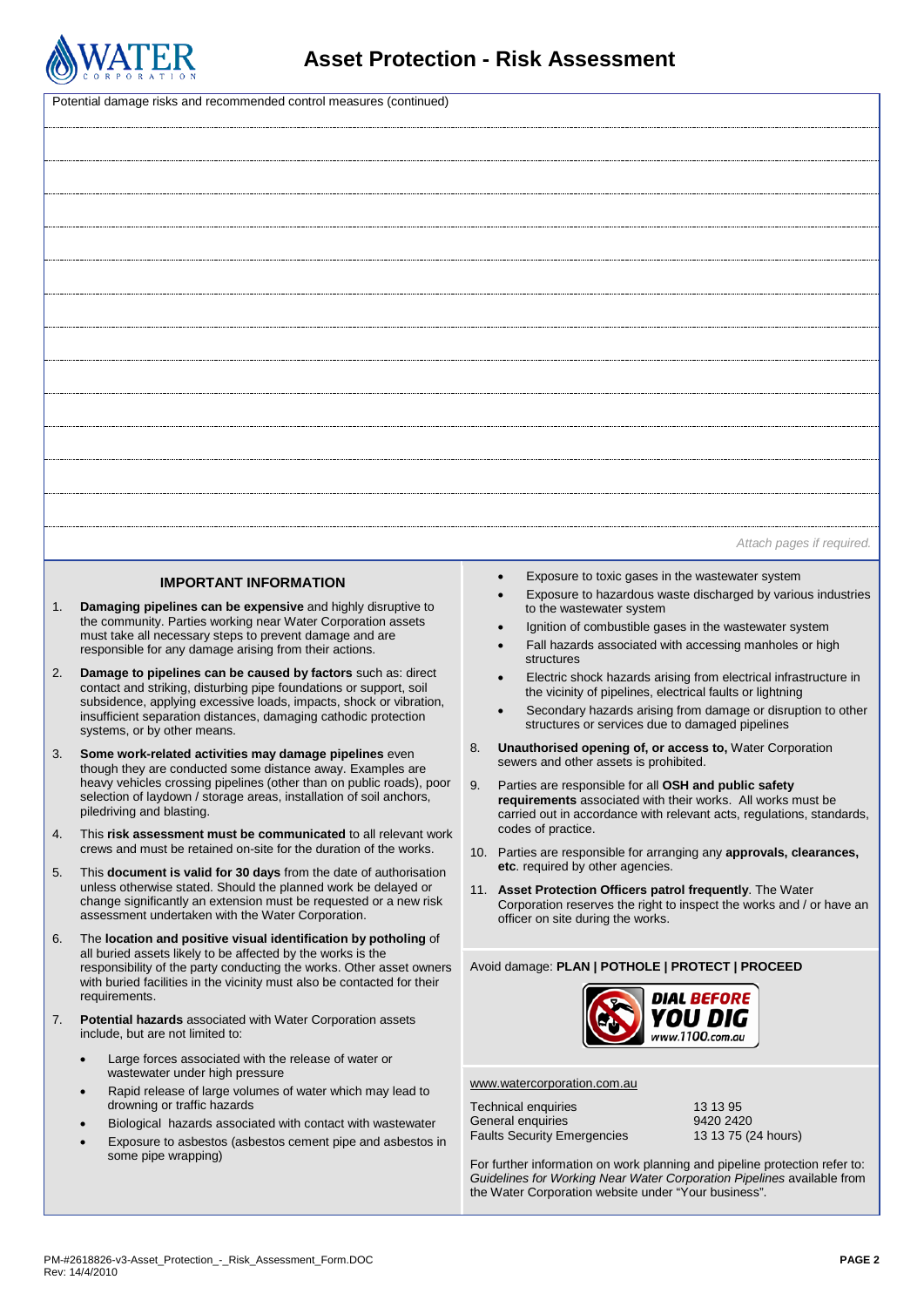# **Safety Annex**



# **Safety - Your Responsibility**

**At all times the safety of the general public and your employees for your works remains your responsibility**.

- You therefore have to determine how to best conduct your work near our asset while ensuring that you maintain a safe system of work at all times.
- You have a duty or care to ensure that your works do no damage or interfere with our assets or cause hazards to any party.

# **Potential Hazards**

Potential hazards associated with Water Corporation assets include, but are not limited to:

- Large forces associated with the release of water or wastewater under high pressure
- Rapid release of large volumes of water which may lead to drowning or traffic hazards
- Biohazards associated with contact with wastewater
- Exposure to asbestos (asbestos cement pipe and asbestos in some pipe wrapping)
- Exposure to toxic gasses in the wastewater system
- Exposure to hazardous wastes discharged by various industries to the wastewater system
- Ignition of combustible gasses in the wastewater system
- Fall hazards associated with accessing access chambers or high structures
- Electric shock hazards arising from Electrical infrastructure in the vicinity of pipelines, electrical faults or lightning
- Secondary hazards arising from damage or disruption to other structures or services due to damaged pipelines

Occasionally our assets also fail for reasons that are unrelated to third party works (such as from aging, corrosion or mechanical failures) which can also have hazardous impacts**.**

# **Authorised Access Only**

Unauthorised interference with Water Corporation sewers and other assets (including uncovering, opening or repairing) is prohibited and may result in prosecution under the *Water Services Act 2012* (WA).

# **Responsibility**

Parties are also responsible for all **OSH and public safety requirements** associated with their works. All works must be carried out in accordance with the relevant acts, regulations standards and codes of practice, as well as arranging any approvals, clearances etc required by other agencies

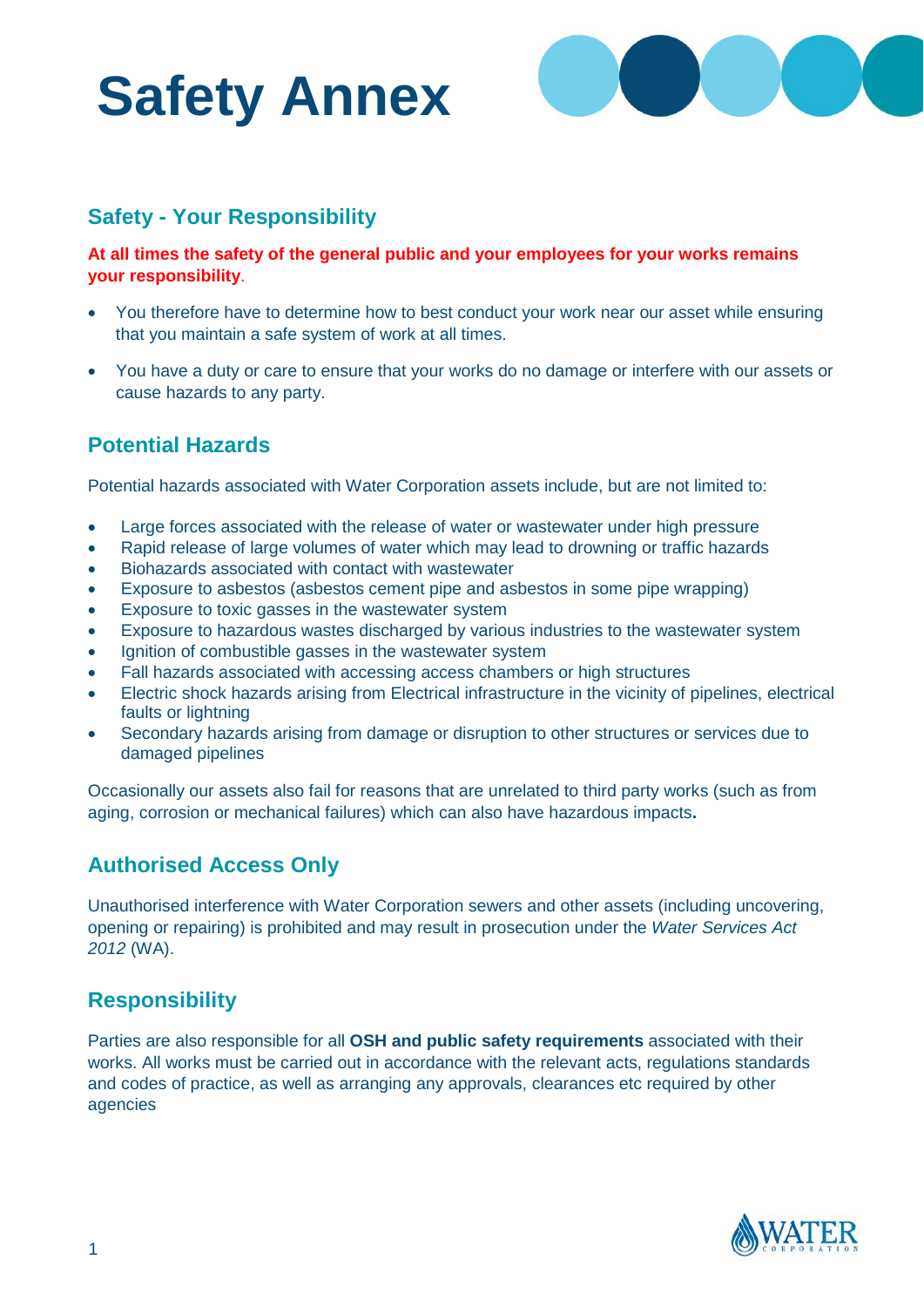# **Safety Annex**



### **Liability**

Under Section 90 of the Water Service Act: *A person must not drill, bore, excavate or use impact equipment within the prescribed proximity to water service works, of a prescribed kind, of a licensee, or engage in any other activity within the prescribed proximity that may damage those works, except in accordance with the approval of the licensee.*

#### **Penalty: a fine of \$10 000**

#### **Disclaimer**

Any plans or other information provided by Water Corporation must be used as a guide only. Plans (including the location of pipes and other assets) are approximate only and it is your responsibility to locate the exact location of Water Corporation assets before commencing work. Water Corporation does not warrant or make any representation as to the accuracy, completeness, reliability, currency, quality or fitness for purpose of any plans or other information (including, but not limited to, the accuracy of the scale of, or the location of, anything shown on any plan or diagram).

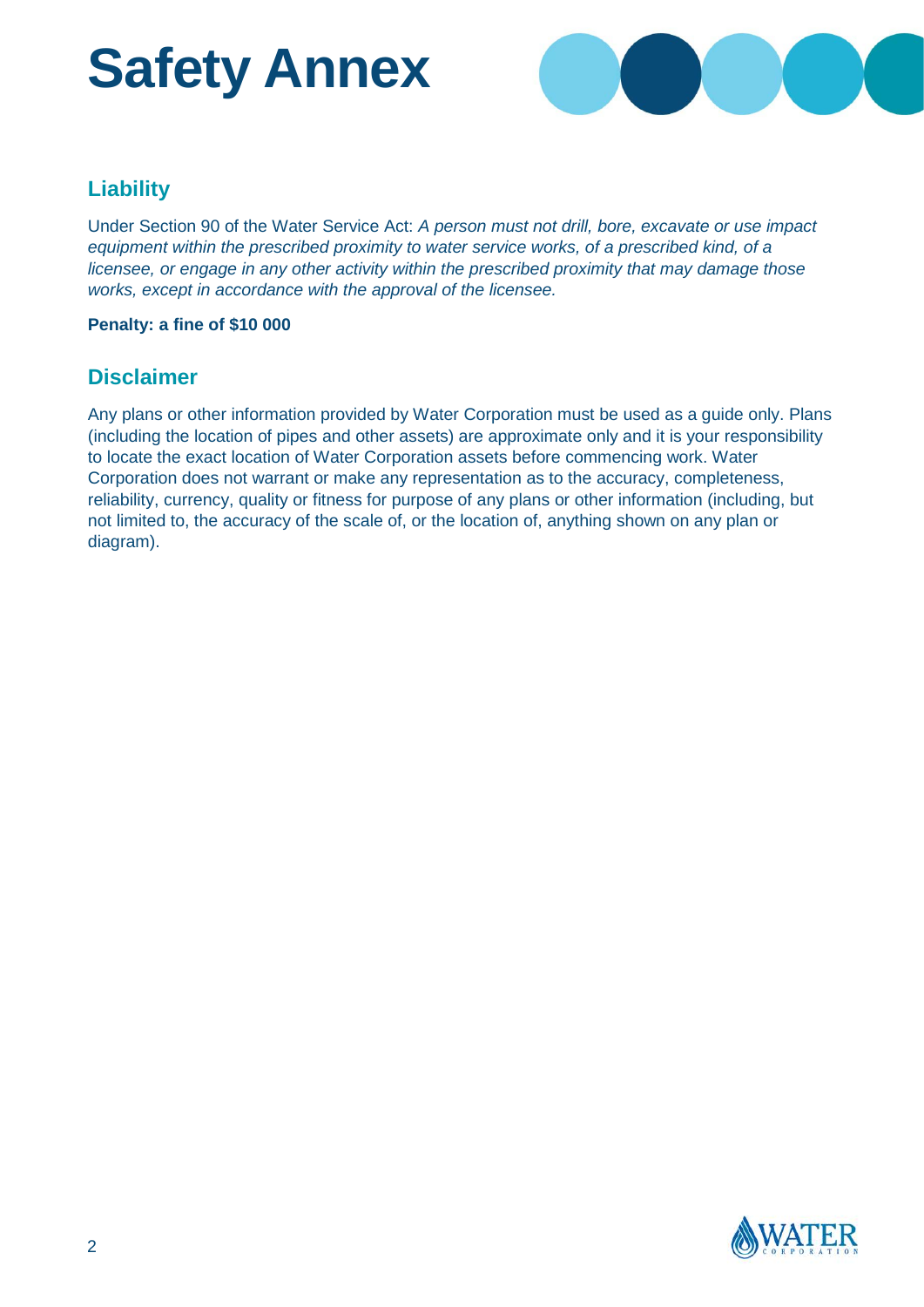

# **Asset Protection - Risk Assessment** No: 00000

| <b>By APPLICANT</b>                                                                                                                                                                                                                                                                                                                                                         |                            |                                                            |           |                                                                                                                                                    |                                              |  |  |
|-----------------------------------------------------------------------------------------------------------------------------------------------------------------------------------------------------------------------------------------------------------------------------------------------------------------------------------------------------------------------------|----------------------------|------------------------------------------------------------|-----------|----------------------------------------------------------------------------------------------------------------------------------------------------|----------------------------------------------|--|--|
| Company / person undertaking the work - e.g. ABC contractors                                                                                                                                                                                                                                                                                                                |                            |                                                            |           | On behalf of $-$ e.g. Telstra                                                                                                                      | <b>Sequence No (DBYD)</b>                    |  |  |
| <b>ABC CONTRACTORS</b>                                                                                                                                                                                                                                                                                                                                                      |                            |                                                            |           | <b>WESTERN POWER</b>                                                                                                                               | 12345678                                     |  |  |
| Job Location - Include nearest intersection                                                                                                                                                                                                                                                                                                                                 |                            |                                                            |           |                                                                                                                                                    |                                              |  |  |
| <b>MAIN ST, MALAGA BETWEEN SMITH AND JONES ST</b>                                                                                                                                                                                                                                                                                                                           |                            |                                                            |           |                                                                                                                                                    |                                              |  |  |
| Describe the planned work - type of activities, methods, equipment, loads or heavy vehicles to be used                                                                                                                                                                                                                                                                      |                            |                                                            |           |                                                                                                                                                    | $\Box$ $Y$ $\Box$ $N$<br>Documents attached? |  |  |
|                                                                                                                                                                                                                                                                                                                                                                             |                            |                                                            |           |                                                                                                                                                    |                                              |  |  |
| Construction<br>$\Box$ Demolition                                                                                                                                                                                                                                                                                                                                           |                            |                                                            |           | LAY 200M OF ELECTRICAL CABLE ALONG SOUTH SIDE OF MAIN ST.                                                                                          |                                              |  |  |
|                                                                                                                                                                                                                                                                                                                                                                             |                            |                                                            |           |                                                                                                                                                    |                                              |  |  |
| $\Box$ Telecoms<br>$\boxtimes$ U/g power                                                                                                                                                                                                                                                                                                                                    |                            | DIRECTIONAL DRILL ACROSS MAIN ST AT JONES ST INTERSECTION. |           |                                                                                                                                                    |                                              |  |  |
| $\square$ Gas                                                                                                                                                                                                                                                                                                                                                               | <b>15 TONNE MACHINE.</b>   |                                                            |           |                                                                                                                                                    |                                              |  |  |
| $\Box$ Signal                                                                                                                                                                                                                                                                                                                                                               |                            |                                                            |           |                                                                                                                                                    |                                              |  |  |
| $\Box$ Roadworks                                                                                                                                                                                                                                                                                                                                                            | <b>ACCESS VIA CARPARK.</b> |                                                            |           |                                                                                                                                                    |                                              |  |  |
| $\Box$ Pipeline                                                                                                                                                                                                                                                                                                                                                             |                            |                                                            |           |                                                                                                                                                    |                                              |  |  |
| $\Box$ Landscaping                                                                                                                                                                                                                                                                                                                                                          |                            |                                                            |           |                                                                                                                                                    |                                              |  |  |
| $\Box$ Land clearing                                                                                                                                                                                                                                                                                                                                                        |                            |                                                            |           |                                                                                                                                                    |                                              |  |  |
| $\Box$ Soil sampling                                                                                                                                                                                                                                                                                                                                                        |                            |                                                            |           |                                                                                                                                                    |                                              |  |  |
| $\boxtimes$ Drilling                                                                                                                                                                                                                                                                                                                                                        |                            |                                                            |           |                                                                                                                                                    |                                              |  |  |
| $\Box$ Other                                                                                                                                                                                                                                                                                                                                                                |                            |                                                            |           |                                                                                                                                                    |                                              |  |  |
|                                                                                                                                                                                                                                                                                                                                                                             |                            |                                                            |           |                                                                                                                                                    |                                              |  |  |
| <b>Expected start date</b>                                                                                                                                                                                                                                                                                                                                                  | Time                       |                                                            |           | Expected finish date<br>Time                                                                                                                       |                                              |  |  |
| 10/3/2001                                                                                                                                                                                                                                                                                                                                                                   |                            | 8.30 am                                                    |           | 20/3/2001                                                                                                                                          | 5.30 pm                                      |  |  |
| By WATER CORPORATION - AUTHORISED TECHNICAL ASSESSOR                                                                                                                                                                                                                                                                                                                        |                            |                                                            |           |                                                                                                                                                    |                                              |  |  |
| Identify key assets in the                                                                                                                                                                                                                                                                                                                                                  |                            |                                                            |           |                                                                                                                                                    |                                              |  |  |
| work area                                                                                                                                                                                                                                                                                                                                                                   |                            |                                                            |           |                                                                                                                                                    |                                              |  |  |
| These are key assets only -                                                                                                                                                                                                                                                                                                                                                 |                            |                                                            |           |                                                                                                                                                    |                                              |  |  |
| there may be other assets<br>in the work area.                                                                                                                                                                                                                                                                                                                              |                            |                                                            |           |                                                                                                                                                    |                                              |  |  |
|                                                                                                                                                                                                                                                                                                                                                                             |                            |                                                            |           |                                                                                                                                                    |                                              |  |  |
| Assess these risk areas                                                                                                                                                                                                                                                                                                                                                     | Potential risks            |                                                            |           | Recommended control measures                                                                                                                       |                                              |  |  |
| $\Box$ direct contact / striking                                                                                                                                                                                                                                                                                                                                            |                            |                                                            |           |                                                                                                                                                    |                                              |  |  |
|                                                                                                                                                                                                                                                                                                                                                                             |                            |                                                            |           |                                                                                                                                                    |                                              |  |  |
| $\Box$ foundations / bedding /<br>support                                                                                                                                                                                                                                                                                                                                   |                            |                                                            |           |                                                                                                                                                    |                                              |  |  |
| $\Box$ subsidence                                                                                                                                                                                                                                                                                                                                                           |                            |                                                            |           |                                                                                                                                                    |                                              |  |  |
|                                                                                                                                                                                                                                                                                                                                                                             |                            |                                                            |           |                                                                                                                                                    |                                              |  |  |
| $\Box$ loads                                                                                                                                                                                                                                                                                                                                                                |                            |                                                            |           |                                                                                                                                                    |                                              |  |  |
| $\Box$ impacts, shock or<br>vibration                                                                                                                                                                                                                                                                                                                                       |                            |                                                            |           |                                                                                                                                                    |                                              |  |  |
| $\Box$ separation distances /                                                                                                                                                                                                                                                                                                                                               |                            |                                                            |           |                                                                                                                                                    |                                              |  |  |
| future access                                                                                                                                                                                                                                                                                                                                                               |                            |                                                            |           |                                                                                                                                                    |                                              |  |  |
| $\Box$ cathodic protection                                                                                                                                                                                                                                                                                                                                                  |                            |                                                            |           |                                                                                                                                                    |                                              |  |  |
| $\Box$ direct or induced                                                                                                                                                                                                                                                                                                                                                    |                            |                                                            |           |                                                                                                                                                    |                                              |  |  |
| electrical currents                                                                                                                                                                                                                                                                                                                                                         |                            |                                                            |           |                                                                                                                                                    |                                              |  |  |
| $\Box$ other (specify)                                                                                                                                                                                                                                                                                                                                                      |                            |                                                            |           |                                                                                                                                                    |                                              |  |  |
|                                                                                                                                                                                                                                                                                                                                                                             |                            |                                                            |           |                                                                                                                                                    |                                              |  |  |
|                                                                                                                                                                                                                                                                                                                                                                             |                            |                                                            |           |                                                                                                                                                    |                                              |  |  |
|                                                                                                                                                                                                                                                                                                                                                                             |                            |                                                            |           |                                                                                                                                                    |                                              |  |  |
|                                                                                                                                                                                                                                                                                                                                                                             |                            |                                                            |           |                                                                                                                                                    |                                              |  |  |
|                                                                                                                                                                                                                                                                                                                                                                             |                            |                                                            |           |                                                                                                                                                    |                                              |  |  |
|                                                                                                                                                                                                                                                                                                                                                                             |                            |                                                            |           |                                                                                                                                                    | Continue over page                           |  |  |
| By COMPANY - AUTHORISED PERSON with direct site responsibility                                                                                                                                                                                                                                                                                                              |                            |                                                            |           |                                                                                                                                                    |                                              |  |  |
| 1. I have accurately described the planned work in this application.                                                                                                                                                                                                                                                                                                        |                            |                                                            |           | 4. I will ensure that the results of this risk assessment are communicated to all                                                                  |                                              |  |  |
| 2. I have read and understand the potential risks and suggested control measures.                                                                                                                                                                                                                                                                                           |                            |                                                            |           | relevant work crews.                                                                                                                               |                                              |  |  |
| 3. I am aware that I am fully responsible for any damage caused by the works.                                                                                                                                                                                                                                                                                               |                            |                                                            |           | 5. All pages of this document will be retained on site for the duration of the works.                                                              |                                              |  |  |
| Contractor / company representative (print name)                                                                                                                                                                                                                                                                                                                            |                            |                                                            | Signature |                                                                                                                                                    | Date                                         |  |  |
| <b>John Smith</b>                                                                                                                                                                                                                                                                                                                                                           |                            |                                                            | J. Smith  |                                                                                                                                                    | 5/3/2010                                     |  |  |
| Job title / position                                                                                                                                                                                                                                                                                                                                                        |                            | Phone                                                      |           | Mobile                                                                                                                                             | Fax                                          |  |  |
| <b>Site Supervisor</b>                                                                                                                                                                                                                                                                                                                                                      |                            | <b>9420 XXXX</b>                                           |           | 041XXXXXXX                                                                                                                                         | n/a                                          |  |  |
|                                                                                                                                                                                                                                                                                                                                                                             |                            |                                                            |           |                                                                                                                                                    |                                              |  |  |
| Disclaimer: This risk assessment provides information on potential damage risks to Water Corporation assets associated with your work. It is based on facts provided by<br>you. Compliance with this risk assessment does not in any way reduce your responsibility to undertake the works in a manner which does not damage or interfere with<br>Water Corporation assets. |                            |                                                            |           |                                                                                                                                                    |                                              |  |  |
| By WATER CORPORATION - AUTHORISED TECHNICAL ASSESSOR                                                                                                                                                                                                                                                                                                                        |                            |                                                            |           |                                                                                                                                                    |                                              |  |  |
|                                                                                                                                                                                                                                                                                                                                                                             |                            |                                                            |           | The risk assessment for the planned work is complete - all asset types have been considered. i.e. water, sewerage, drainage, trunk, bore, outfall. |                                              |  |  |
| Print name                                                                                                                                                                                                                                                                                                                                                                  |                            |                                                            | Signature |                                                                                                                                                    | Date                                         |  |  |
|                                                                                                                                                                                                                                                                                                                                                                             |                            |                                                            |           |                                                                                                                                                    |                                              |  |  |
|                                                                                                                                                                                                                                                                                                                                                                             |                            |                                                            |           |                                                                                                                                                    |                                              |  |  |
| Position                                                                                                                                                                                                                                                                                                                                                                    |                            | Phone                                                      |           | Mobile                                                                                                                                             | Fax                                          |  |  |
|                                                                                                                                                                                                                                                                                                                                                                             |                            |                                                            |           |                                                                                                                                                    |                                              |  |  |